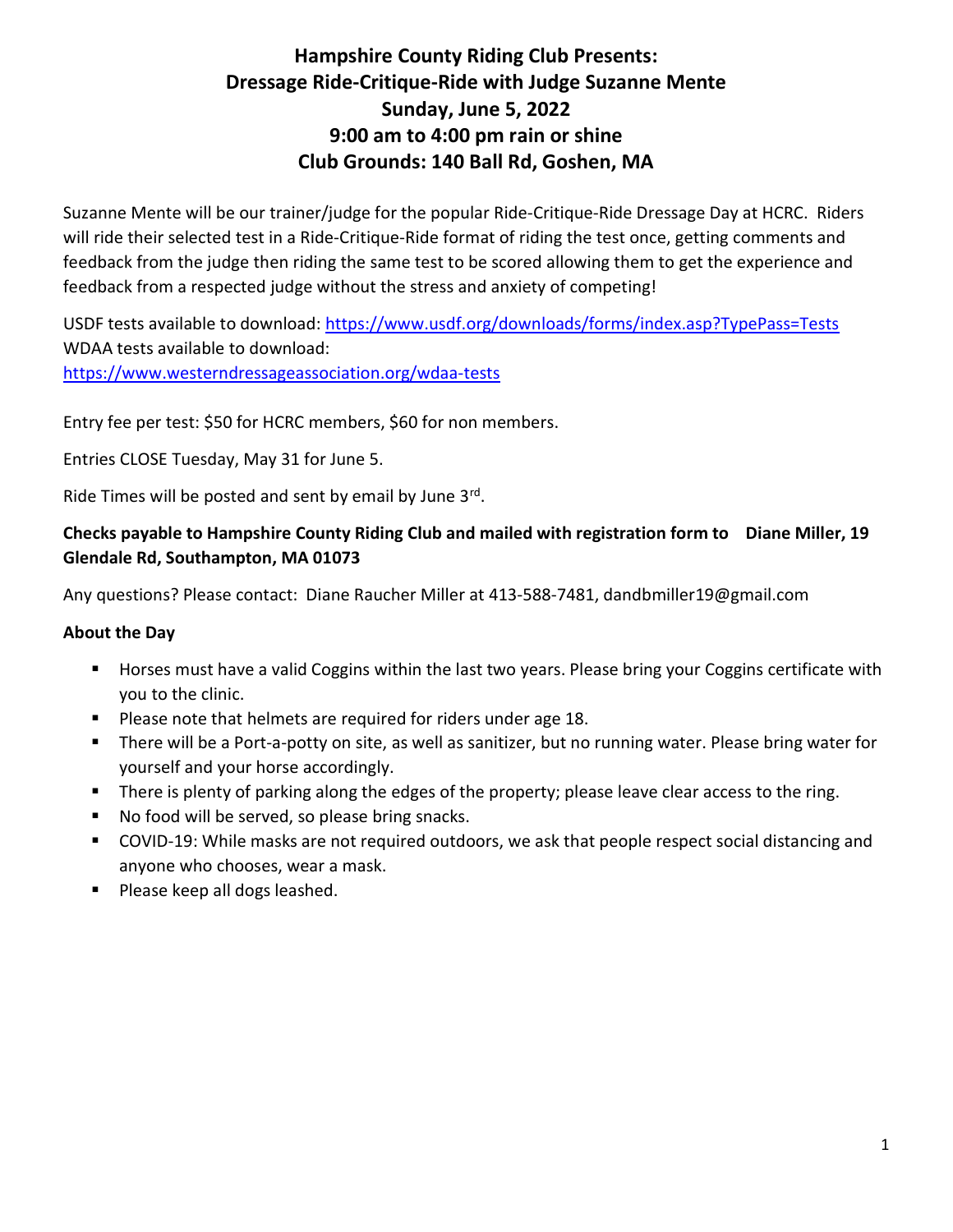# HCRC June 5th 2022 Dressage Ride-Critique-Ride Registration

| Current Member (Circle One): Y N |
|----------------------------------|
|                                  |
|                                  |
|                                  |
|                                  |
|                                  |

Please Circle Test choice - others available by request (printing only those tests requested, so be sure to specify).

o USDF Intro Level Walk/Trot- Test A or B

- o USDF Intro W/T/C Test C
- o USDF Training Test 1
- o USDF Training Test 2
- o USDF Training Test 3
- o Other USDF: \_\_\_\_\_\_\_\_\_\_\_\_\_\_\_\_\_\_\_\_\_\_\_\_\_\_\_\_\_\_\_\_\_\_\_\_\_\_\_\_\_
- o WDAA Intro Level Test 1
- o WDAA Intro Level Test 2
- o WDAA Intro Level Test 4
- o WDAA Basic Level Test 1
- o WDAA Basic Level 2
- o WDAA Basic Level 3
- o WDAA Basic Level 4
- o Other WDAA: \_\_\_\_\_\_\_\_\_\_\_\_\_\_\_\_\_\_\_\_\_\_\_\_\_\_\_\_\_\_\_\_\_\_\_\_\_\_\_\_\_

### Payment Information

Your spot is not reserved until we receive your payment.

Checks payable to Hampshire County Riding Club and mailed with registration form to Diane Miller, 19 Glendale Rd, Southampton, MA 01073

### Please use the following to calculate your fee:

- ⃝ # of tests \_\_\_\_\_ HCRC Member \$50 each
- $\bigcirc$  # of tests \_\_\_\_\_ Non Member \$60 each
- $\bigcap$  Audit Only Free for Members, \$25 for Non-Members

\_\_\_\_\_\_\_ Total Enclosed Date Rec'd:\_\_\_\_\_\_\_\_\_/Check #: \_\_\_\_\_\_\_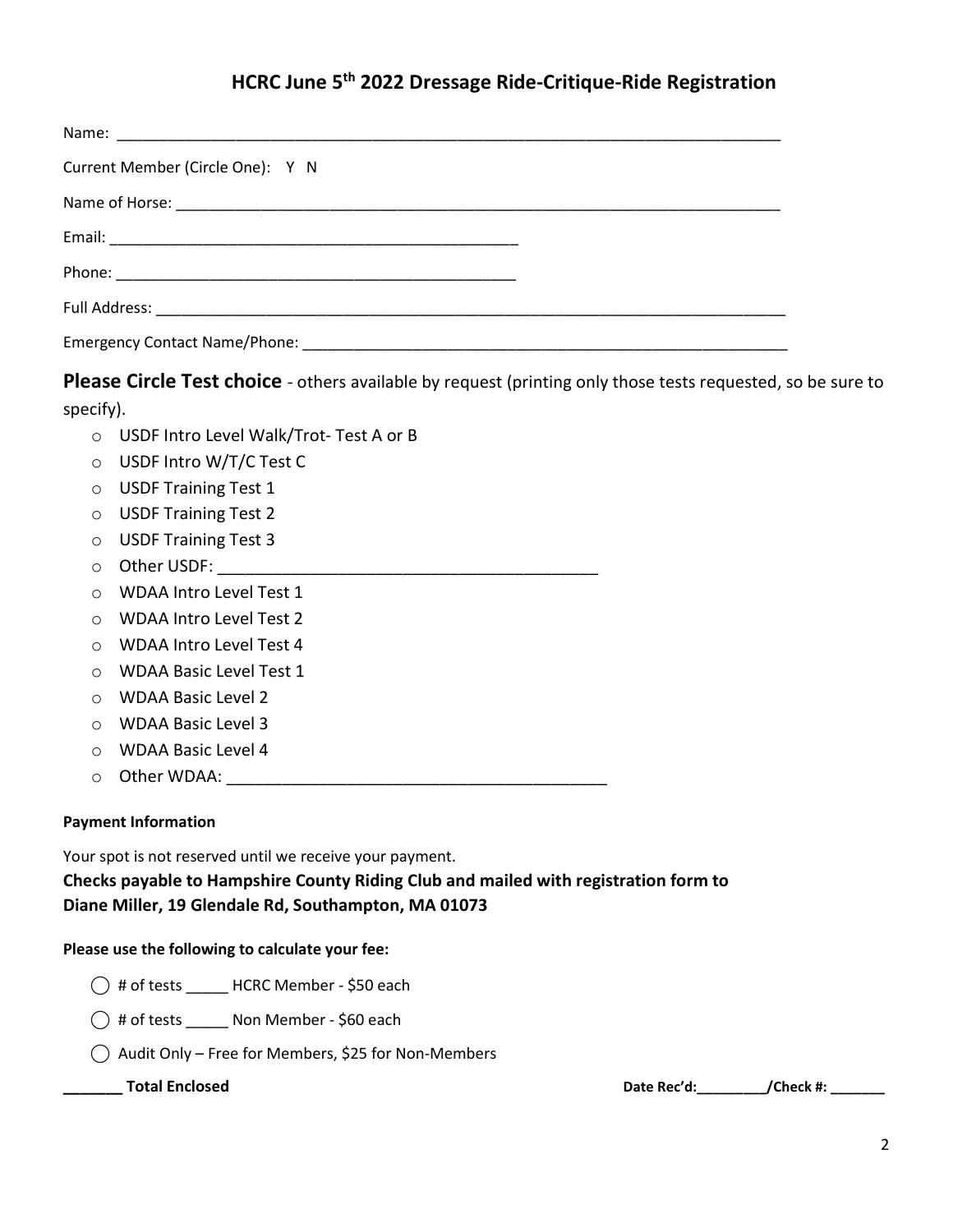## HCRC Dressage Ride-Test-Ride June 5, 2022

### Liability Waiver

Under Massachusetts law, an equine professional is not liable for an injury to, or the death of, a participant in equine activities, pursuant to Chapter 128, Sec 2D of the MA General laws. I understand fully that participation in activities with horses involves a high risk that could potentially result in serious injury or death. I hereby acknowledge that I am participating at my own risk and agree to make no claims against Hampshire County Riding Club, or against its officers or members, nor against any land owner, over whose property members are permitted to pass, for any liability, damage or injury or loss of life, including legal fees that may occur to myself, my horse, or loss or damage, to any article or transportation vehicles I use to participate in Hampshire County Riding Club activities.

Signature:

Name: \_\_\_\_\_\_\_\_\_\_\_\_\_\_\_\_\_\_\_\_\_\_\_\_\_\_\_\_\_\_\_\_\_\_\_\_\_\_\_\_\_\_\_\_\_\_\_\_\_\_\_ Date: \_\_\_\_\_\_\_\_\_\_\_\_\_\_\_\_\_\_\_

### Helmet Waiver

\*\*Riders must be 18 and over to opt-out of the helmet policy\*\*

Use of Helmet: Helmets are required on HCRC's grounds and at sponsored trail rides for participants, riders and drivers of all ages during all HCRC sponsored events under the following conditions:

- 1. whenever mounted in ring or on HCRC grounds
- 2. whenever driving or a passenger in a cart in the ring or on the grounds
- 3. whenever mounted on an HCRC sponsored trail ride

I am fully aware of and understand HCRC's recommendations regarding the use of riding helmets and the reasons for this recommendation. However, I choose of my own free will NOT to wear a riding helmet at HCRC sponsored events held during 2022. I agree to hold HCRC, its members, its clinicians, and insurer(s) free from liability for any and all injuries that I may receive and possible death as a result of my actions and my decision to not wear a riding helmet.

Signature: \_\_\_\_\_\_\_\_\_\_\_\_\_\_\_\_\_\_\_\_\_\_\_\_\_\_\_\_\_\_\_\_\_\_\_\_\_\_\_\_\_\_\_\_\_\_\_\_\_

Name: \_\_\_\_\_\_\_\_\_\_\_\_\_\_\_\_\_\_\_\_\_\_\_\_\_\_\_\_\_\_\_\_\_\_\_\_\_\_\_\_\_\_\_\_\_\_\_\_\_\_\_ Date: \_\_\_\_\_\_\_\_\_\_\_\_\_\_\_\_\_\_\_

### Photography Release

HCRC photographs many events and often uses those photos on our website, social media, and for marketing future clinics.

By signing/typing my name below, I hereby consent that any photographs or images taken by Hampshire County Riding Club in which I appear, may be used by the Hampshire County Riding Club without compensation for promotional and advertising purposes. I also understand that there is no limitation in terms of time for the Hampshire County Riding Club to use these photos.

Signature: \_\_\_\_\_\_\_\_\_\_\_\_\_\_\_\_\_\_\_\_\_\_\_\_\_\_\_\_\_\_\_\_\_\_\_\_\_\_\_\_\_\_\_\_\_\_\_\_\_

Name: \_\_\_\_\_\_\_\_\_\_\_\_\_\_\_\_\_\_\_\_\_\_\_\_\_\_\_\_\_\_\_\_\_\_\_\_\_\_\_\_\_\_\_\_\_\_\_\_\_\_\_ Date: \_\_\_\_\_\_\_\_\_\_\_\_\_\_\_\_\_\_\_